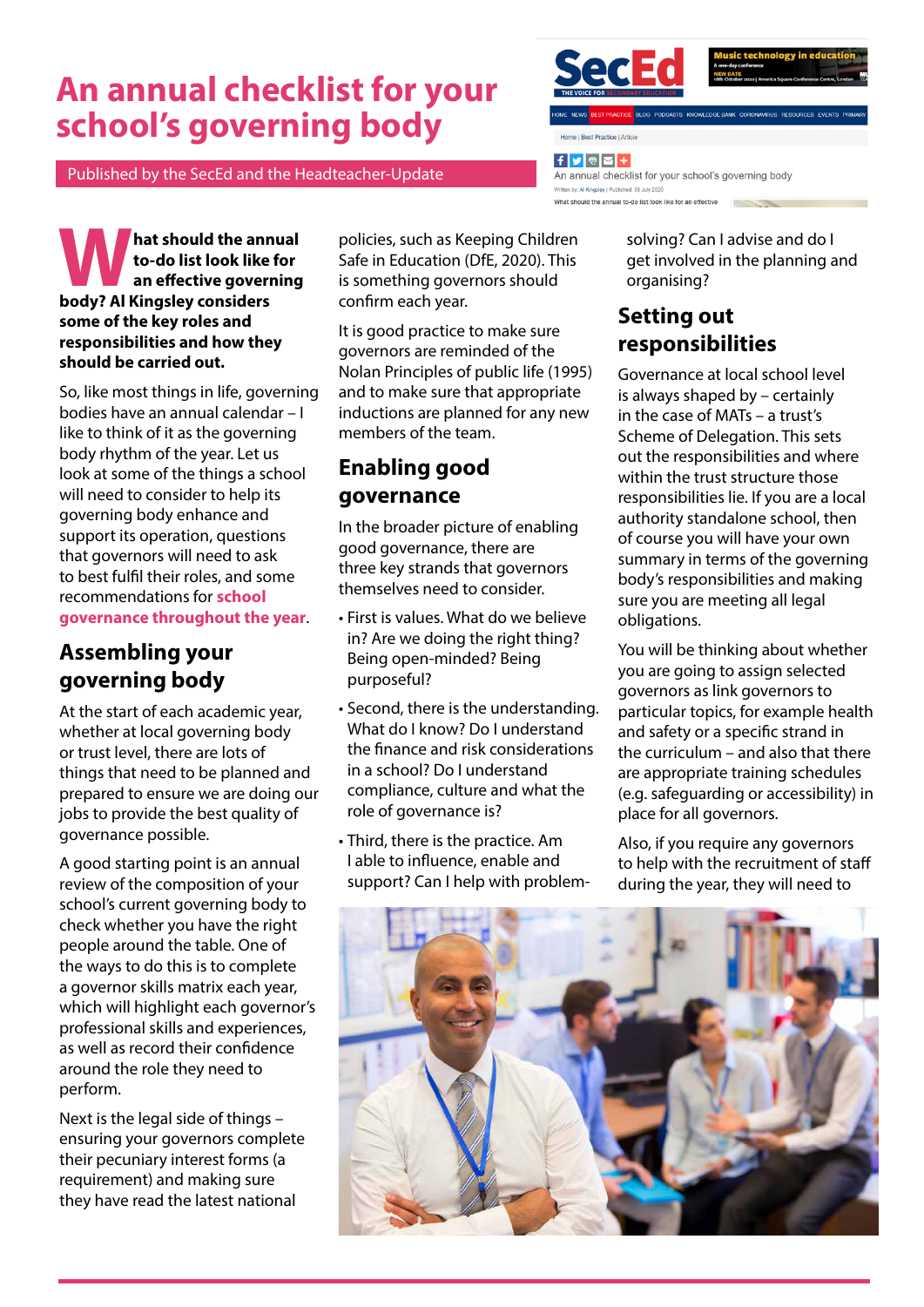

complete the relevant safeguarding for recruitment courses.

## **The school year begins**

Once the school year starts in September, a priority for governors is to review the key stage 1 and 2 results for a primary school, or GCSE and post-16 results for a secondary. Those results, particularly in subjects that may not have performed as well as expected, will most likely shape the content for the first standards or curriculum meeting at a local governing body.

They will also dictate whether any "deep dives" or reviews of action plans are needed for underperforming subjects. These action plans are important, as they will allow the checks and balances for the governing body through the year to see what is being done to influence areas of improvement.

Other checks throughout the year will include:

- Any updates on staffing and teaching.
- Reviewing the Pupil Premium plan for the year ahead and, if you are a primary school, the PE and Sport Premium.
- Tracking of Pupil Premium spend and, most importantly, recording and evidencing what it was spent on and how you are going to measure the impact of that ringfenced money.
- Ensuring your school website is up-to-date and regularly reviewed to confirm it complies with Ofsted requirements for the information it makes available for parents (Ofsted, 2018).
- Evaluating digital strategy. Perhaps, after recent events, ensuring that, at either a school or a trust level, a review of things like the school's digital strategy takes place, noting what worked and what

did not work during the Covid-19 lockdown and what is required to facilitate or mitigate in the future, so that the school can operate more efficiently.

- Reviewing attendance and exclusions. Certainly, if you have any permanent exclusions, as per the changes in legislation, you will want to make sure that the governing body is aware of any destinations of those individuals.
- Monitoring behaviour and SEND reports.
- Comprehensive tracking of school data – especially curriculum data – and how that aligns with your School Development Plan. This might involve your link governor if you are looking at topics that did not perform as hoped the previous year.
- Ensuring transparency of finances. For trusts, making sure that the chair of the trust or finance chair receives monthly statements on finances (again, new legislation) is key to ensure budget monitoring and providing an on-going review of whether the school is operational and has funds to perform its task. This is particularly relevant to the local governing body if you are a standalone local authority school.
- Considering staff wellbeing. Think about how staff wellbeing within the school is facilitated and